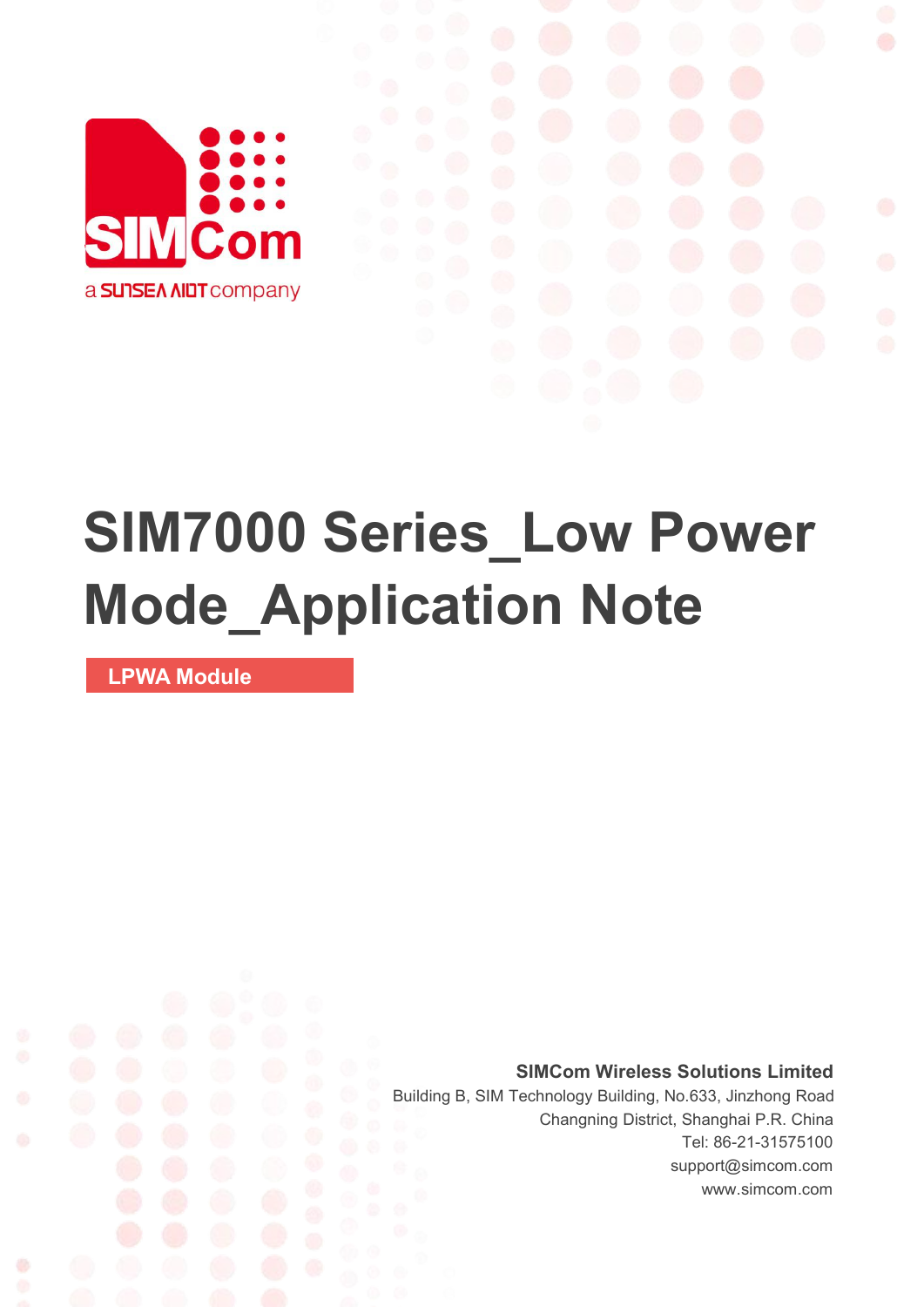

| <u> Document Title: \</u> | M7000 Series Low Power Mode Application Note |
|---------------------------|----------------------------------------------|
| ersion:                   | -011                                         |
|                           |                                              |
|                           |                                              |

### **GENERAL NOTES**

SIMCOM OFFERS THIS INFORMATION AS A SERVICE TO ITS CUSTOMERS. TO SUPPORT APPLICATION AND ENGINEERING EFFORTS THAT USE THE PRODUCTS DESIGNED BY SIMCOM. THE INFORMATION PROVIDED IS BASED UPON REQUIREMENTS SPECIFICALLY PROVIDED TO SIMCOM BY THE CUSTOMERS. SIMCOM HAS NOT UNDERTAKEN ANY INDEPENDENT SEARCH FOR ADDITIONAL RELEVANT INFORMATION, INCLUDING ANY INFORMATION THAT MAY BE IN THE CUSTOMER'S POSSESSION. FURTHERMORE, SYSTEM VALIDATION OF THIS PRODUCT DESIGNED BY SIMCOM WITHIN A LARGER ELECTRONIC SYSTEM REMAINS THE RESPONSIBILITY OF THE CUSTOMER OR THE CUSTOMER'S SYSTEM INTEGRATOR. ALL SPECIFICATIONS SUPPLIED HEREIN ARE SUBJECT TO CHANGE.

### **COPYRIGHT**

THIS DOCUMENT CONTAINS PROPRIETARY TECHNICAL INFORMATION WHICH IS THE PROPERTY OF SIMCOM WIRELESS SOLUTIONS LIMITED COPYING, TO OTHERS AND USING THIS DOCUMENT, ARE FORBIDDEN WITHOUT EXPRESS AUTHORITY BY SIMCOM. OFFENDERS ARE LIABLE TO THE PAYMENT OF INDEMNIFICATIONS. ALL RIGHTS RESERVED BY SIMCOM IN THE PROPRIETARY TECHNICAL INFORMATION , INCLUDING BUT NOT LIMITED TO REGISTRATION GRANTING OF A PATENT , A UTILITY MODEL OR DESIGN. ALL SPECIFICATION SUPPLIED HEREIN ARE SUBJECT TO CHANGE WITHOUT NOTICE AT ANY TIME.

### **SIMCom Wireless Solutions Limited**

Building B, SIM Technology Building, No.633 Jinzhong Road, Changning District, Shanghai P.R. China Tel: +86 21 31575100

Email: [simcom@simcom.com](mailto:simcom@simcom.com)

### **For more information, please visit:**

<https://www.simcom.com/download/list-863-en.html>

**For technical support, or to report documentation errors, please visit:** https://www.simcom.com/ask/ or email to: [support@simcom.com](mailto:support@simcom.com)

*Copyright © 2020 SIMCom Wireless Solutions Limited All Rights Reserved.*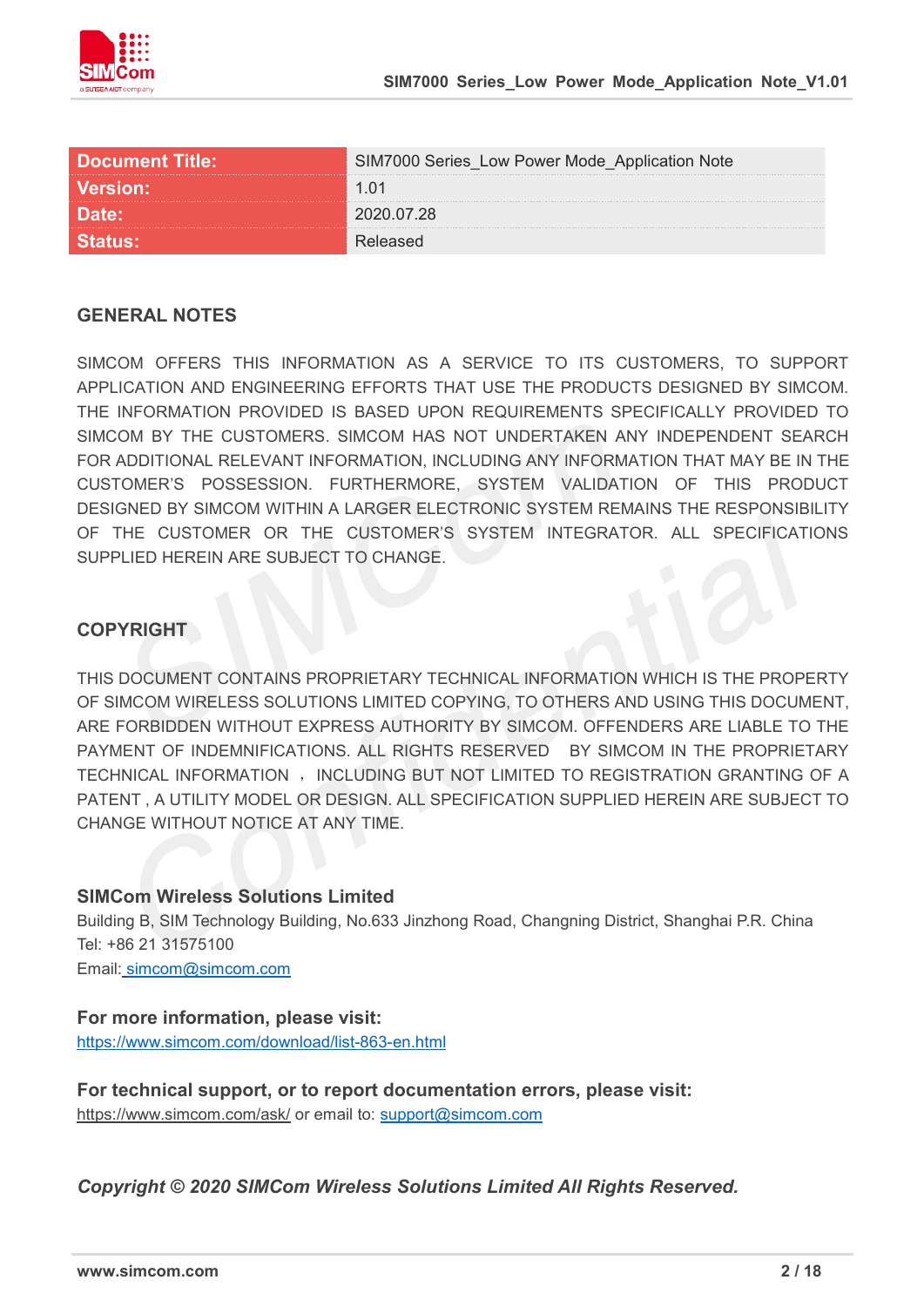

## **About Document**

### **Version History**

| <b>Version Date</b> | <b>Owner</b>                         | <b>What is new</b> |
|---------------------|--------------------------------------|--------------------|
| V1.00               | 2019.10.31 Wanchuan.He First Release |                    |
| V1.01               | 2020.07.28 Wenjie.Lai                |                    |

### **Scope**

### **This document applies to the following products**

|                   |               | <b>Comments</b> |
|-------------------|---------------|-----------------|
| SIM7000E/C/A/G    | 1(/NB1/EGPRS) |                 |
| <b>SIM7000E-N</b> |               |                 |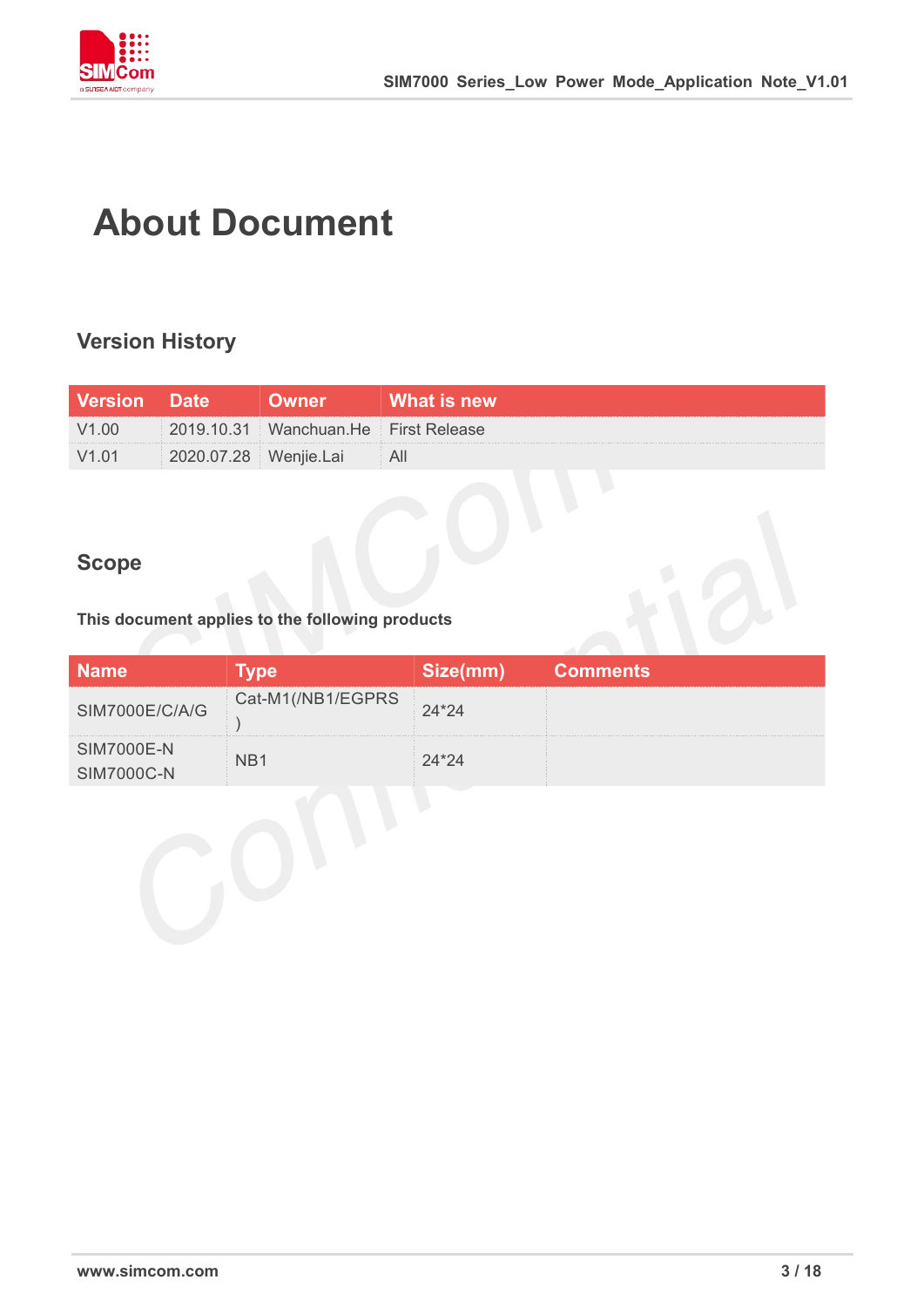

### **Contents**

| 1                       |       |                    |  |
|-------------------------|-------|--------------------|--|
|                         | 1.1   |                    |  |
|                         | 1.2   |                    |  |
|                         | 1.3   |                    |  |
| $\overline{2}$          |       |                    |  |
|                         | 2.1   |                    |  |
|                         | 2.2   |                    |  |
|                         | 2.3   |                    |  |
| $\overline{3}$          |       |                    |  |
|                         | 3.1   |                    |  |
|                         | 3.2   |                    |  |
|                         | 3.3   |                    |  |
|                         | 3.4   |                    |  |
| $\overline{\mathbf{4}}$ |       |                    |  |
|                         | 4.1   | eDRX introduction. |  |
|                         | 4.1.1 |                    |  |
|                         | 4.1.2 |                    |  |
|                         | 4.1.3 |                    |  |
|                         | 4.2   |                    |  |
|                         | 4.3   |                    |  |
| 5                       |       |                    |  |
| 6 <sup>1</sup>          |       |                    |  |
|                         | 6.1   |                    |  |
|                         | 6.1.1 |                    |  |
|                         | 6.2   |                    |  |
|                         | 6.2.1 |                    |  |
|                         | 6.2.2 |                    |  |
|                         | 6.2.3 |                    |  |
|                         | 6.2.4 |                    |  |
|                         | 6.3   |                    |  |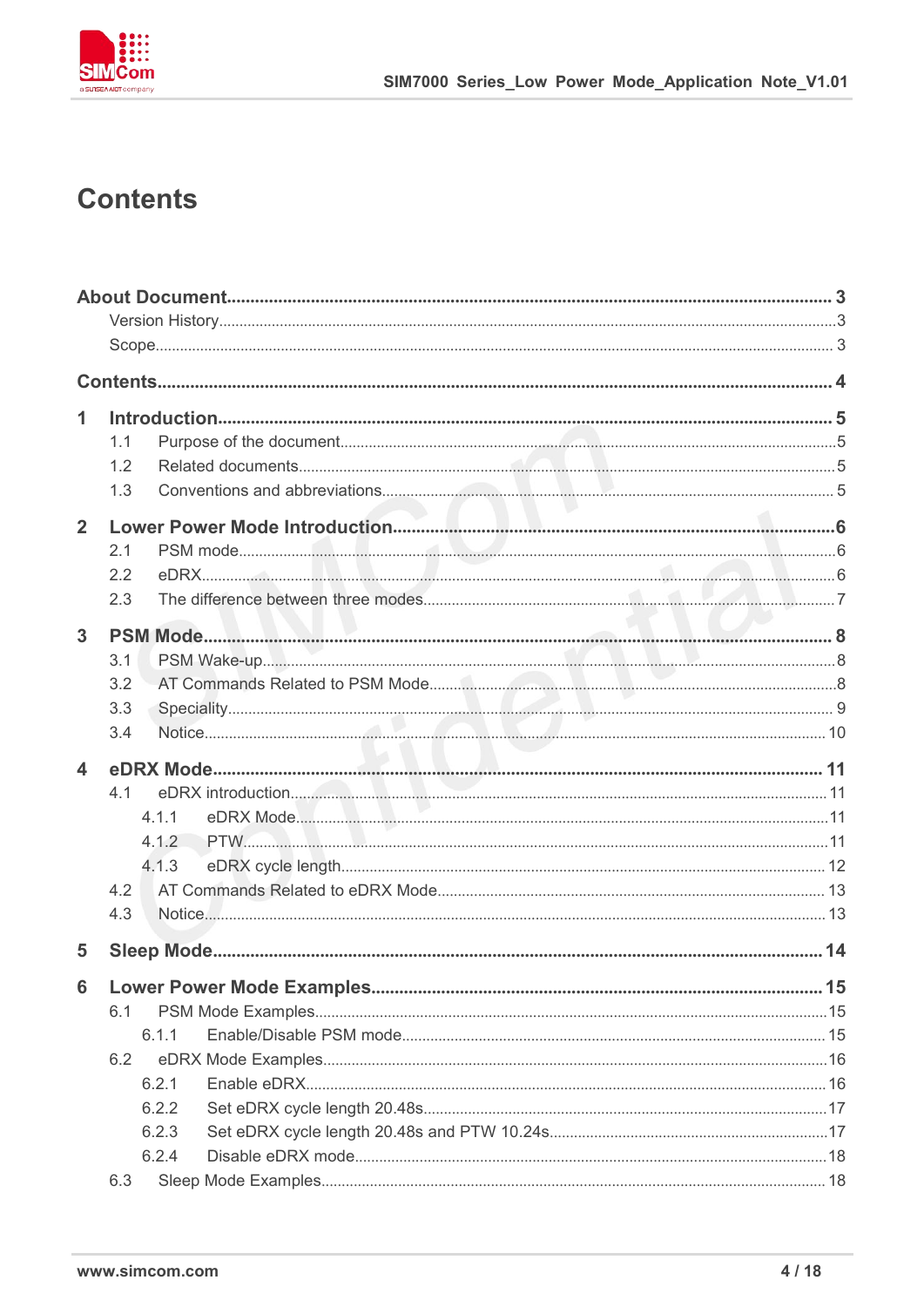

### **1 Introduction**

### **1.1 Purpose of the document**

Based on module AT command manual, this document will introduce low power mode application process.

Developers could understand and develop application quickly and efficiently based on this document.

### **1.2 Related documents**

[1] SIM7000 Series AT Command Manual

### **1.3 Conventions and abbreviations**

In this document, the GSM engines are referred to as following term:

- ME (Mobile Equipment);
- MS (Mobile Station);
- **•** TA (Terminal Adapter);
- DCE (Data Communication Equipment) or facsimile DCE (FAX modem, FAX board);

In application, controlling device controls the GSM engine by sending AT Command via its serial interface. The controlling device at the other end of the serial line is referred to as following term:

- **•** TE (Terminal Equipment);
- DTE (Data Terminal Equipment) or plainly "the application" which is running on an embedded system;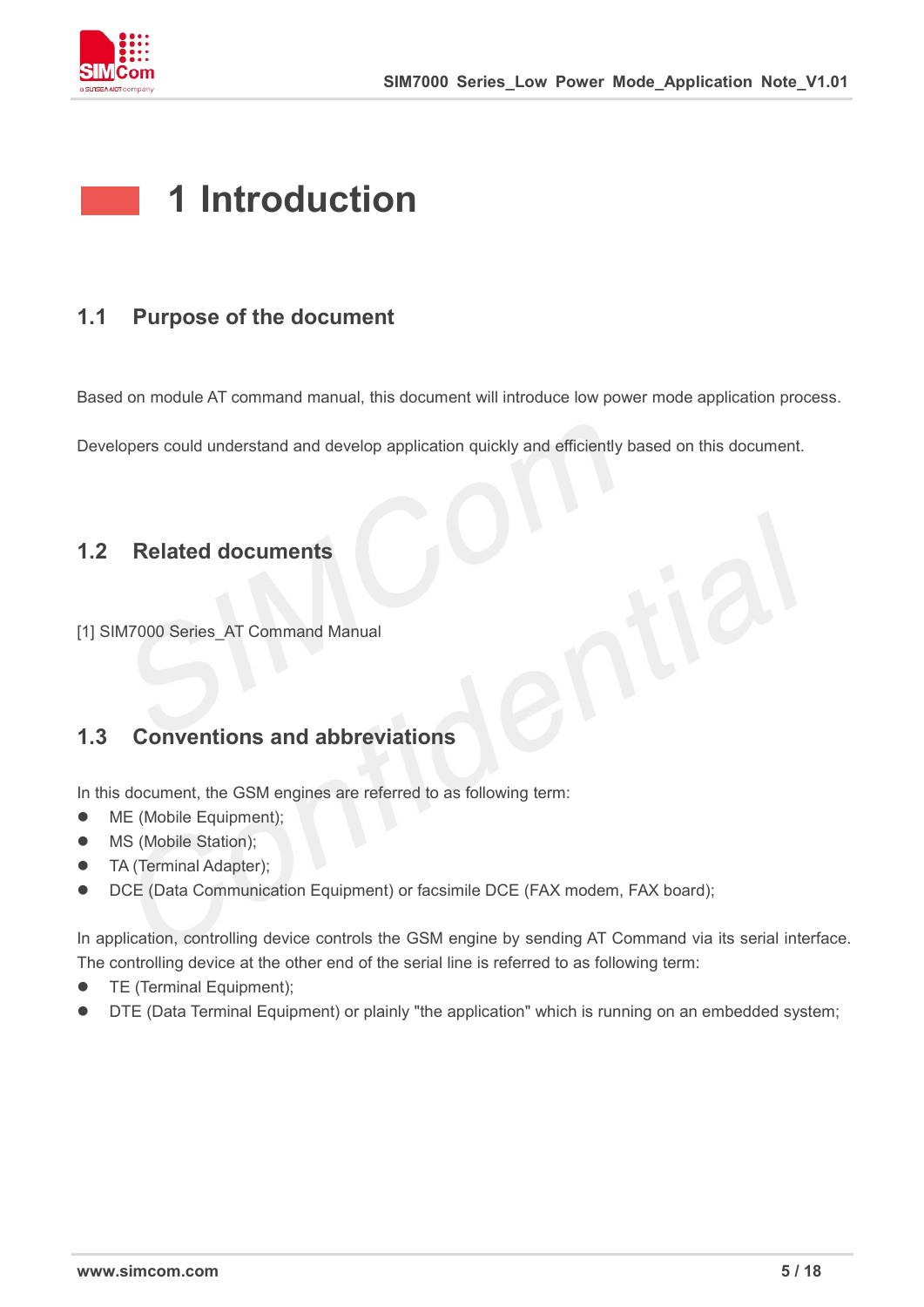

### **2 Lower Power Mode Introduction**

NB-IoT supports three power saving modes: PSM (Power Saving Mode), DRX (Discontinuous Reception Mode), and eDRX (Extended DRX).

PSM (power saving mode) and eDRX (extended Discontinuous Reception) are used in NB-IOT to save power. In PSM mode, the terminal does not need to receive paging to detect whether there is downlink service, and eDRX mode has a longer paging detection period than DRX, which may result in a longer time delay, which has an impact on the real-time performance of the data. Whether the PSM or the eDRX are used depends on the capabilities and configuration of the terminal and the network. In terms of capabilities, the capability network that the terminal does not support must not be configured, and the capabilities supported by the terminal may be different in different situations of the network.

### **2.1 PSM mode**

In PSM mode, the terminal does not detect whether there is paging data in the downlink. As long as the TAU and uplink need to send data, the PSM state will be exited. T3412 is the time of TAU (Tracking Area Update), and T3324 is the timer that enters PSM in IDLE mode.

DRX can be considered that the downlink service can reach the terminal equipment at any time. In each DRX cycle (1.28s, 2.56s, 5.12s or 10.24s), the terminal will detect whether there is a downlink service arrival, which is applicable to services with high requirements for delay. Terminal equipment generally adopts a power supply method, such as a street light service.

- Since the DRX cycle is short (1.28s, 2.56s, 5.12s, or 10.24s, determined by the operator's network side setting), the downlink service can be considered to be reachable at any time with a small delay.
- Applicable to services with high latency requirements, but with relatively high power consumption. Terminal devices generally use power supply.

### **2.2 eDRX**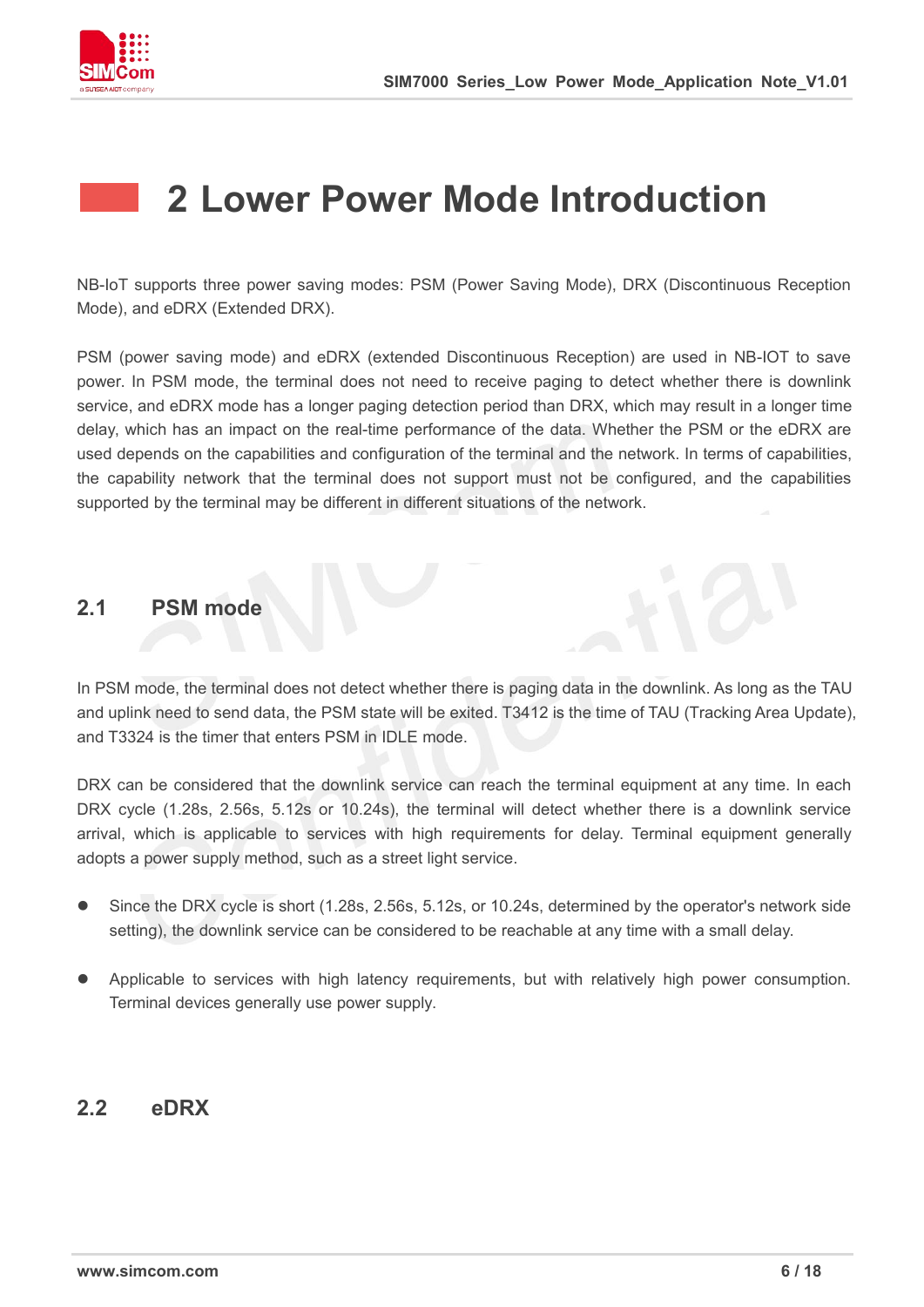

eDRX has a longer paging cycle than DRX, which enables the terminal to save power and also causes longer downlink data delay (such as DRX value of 1.28s\2.56s, and eDRX value can be 20.48s, even 2.9h), so it is suitable for use in scenarios where time urgency is not very high.

### **2.3 The difference between three modes**

DRX: Can find devices anytime, anywhere.

eDRX: It takes from few minutes to an hour or even longer time to find the device. PSM: It may take a day or longer time to find the device.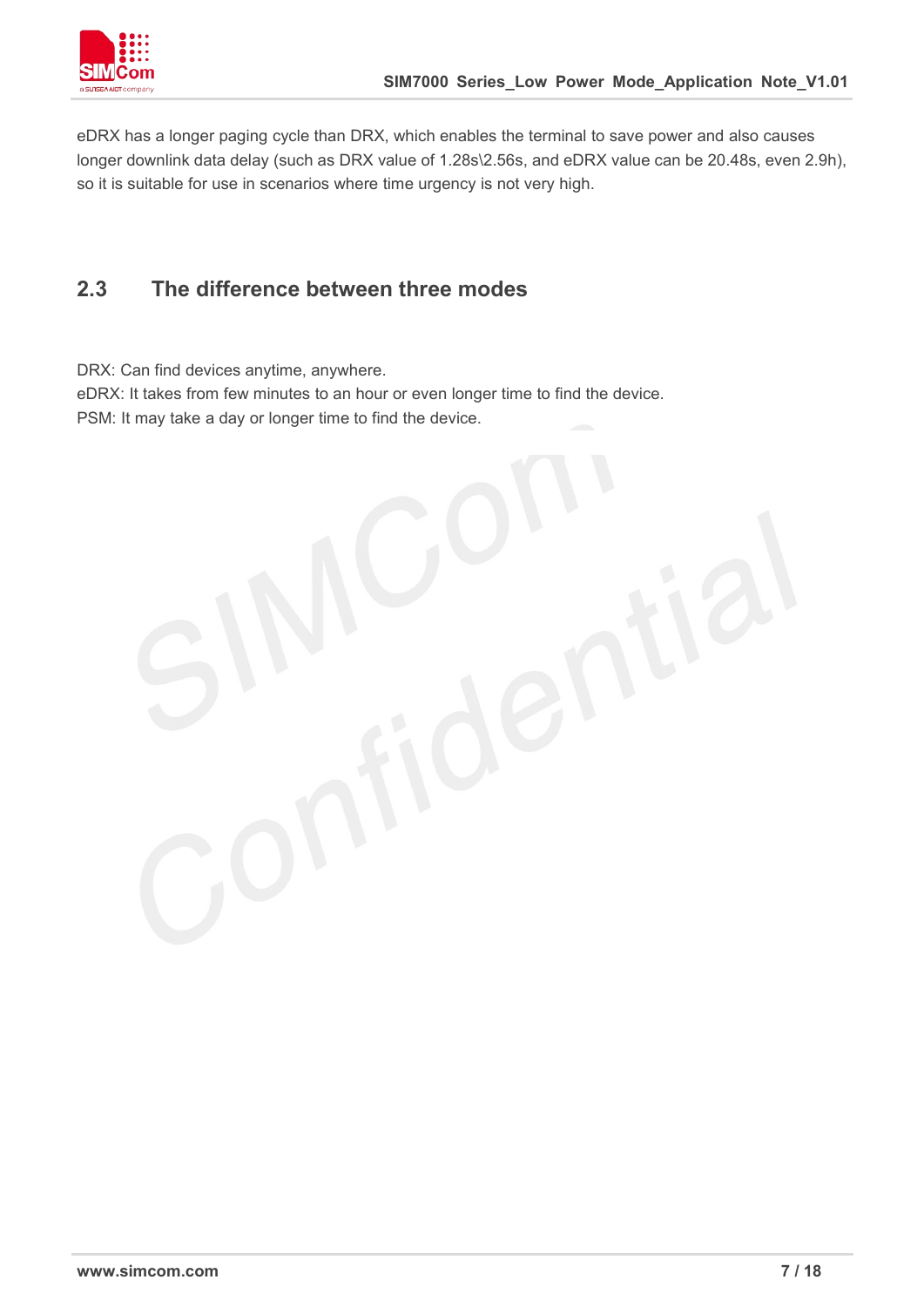

### **3 PSM Mode**

Power Saving Mode (**PSM**) will start after data connection terminates or periodic TAU completes. Data connection terminates, module will go to idle mode firstly, and then move to DRX (Discontinuous Reception) status. Once timer T3324 is expired, module will enter into PSM mode.

In PSM mode, module will be in a kind of deep sleep mode, in extremely low power mode, the current of SIM7000 is about 3.5 μA.



#### **Wake-up conditions:**

- 1) T3412 timer is expired
- 2) Pulling PWRKEY to low level

### **3.2 AT Commands Related to PSM Mode**

| <b>AT Command</b> | <b>Description</b>               |
|-------------------|----------------------------------|
| <b>AT+CPSMS</b>   | <b>Power Saving Mode Setting</b> |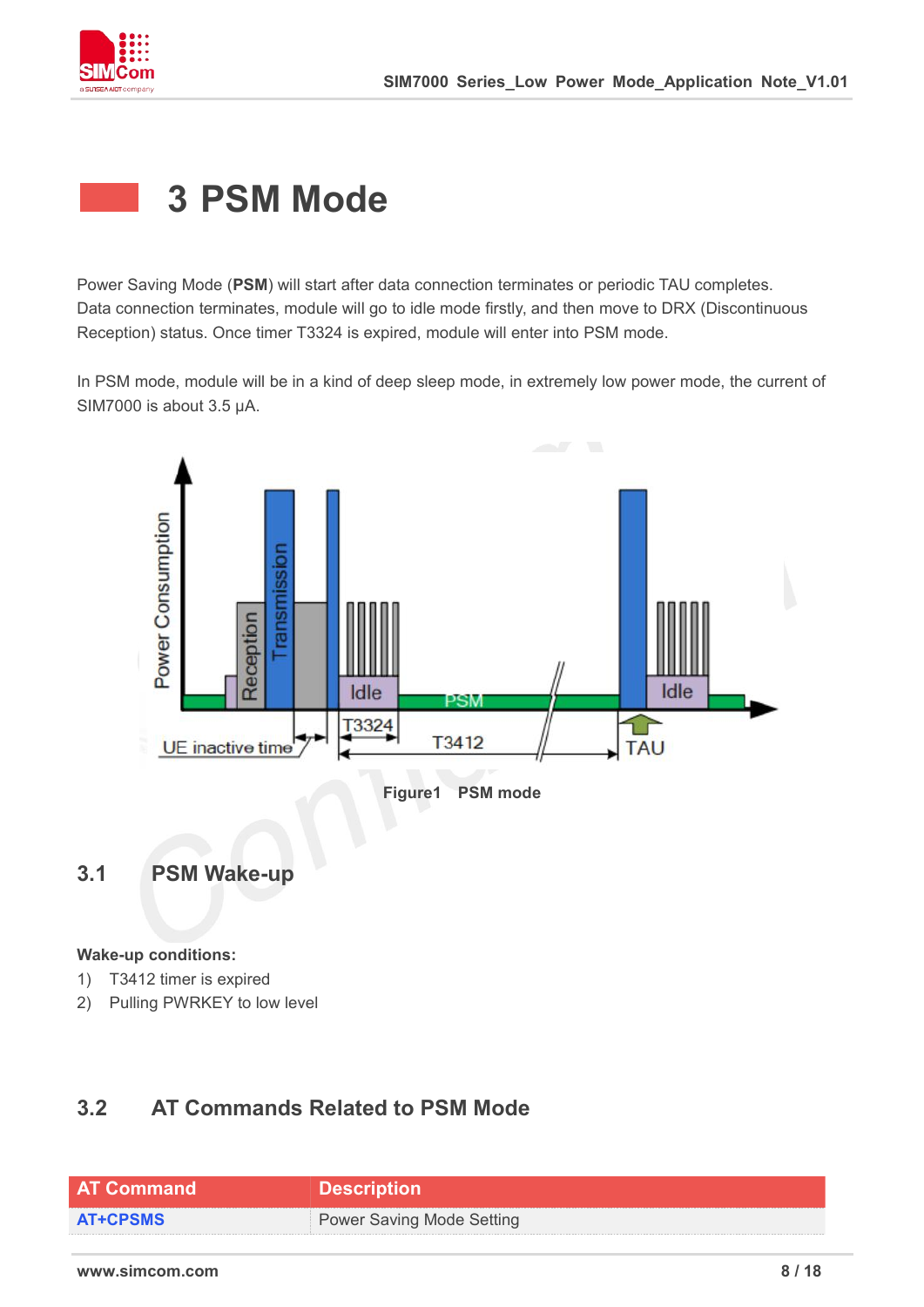

| <b>AT+CPSMRDP</b>    | d PSM Dynamic Parameters                         |
|----------------------|--------------------------------------------------|
| <b>AT+CPSMSTATUS</b> | Enable Deep Sleep Wakeup Indication              |
| <b>AT+CPSMCFG</b>    | onfigure PSM version and Minimum Threshold Value |
| <b>AT+CPSMCFGEXT</b> | nfigure Modem Optimization of PSM                |

For the detail of these commands, Please refer to "SIM7000 Series AT Command Manual".

### **3.3 Speciality**

#### *NOTE*:**Parameters for AT+CPSMS command**

+CPSMS:

<mode>,<Requested\_Periodic-RAU>,<Requested\_GPRS-Ready-timer>,<Requested\_periodic-TAU>,<Re quested\_Active-Time>

Here, parameters <Requested Periodic-RAU> and<Requested GPRS-Ready-timer> are not need to configure. <Requested\_periodic-TAU> is T3412\_ext, <Requested\_Active-Time> is timer T3324.

Parameter includes unit (high 3 bits) and value (low 5 bits), below is the table.

| <b>Unit</b> | <b>Base</b>       | <b>Min. in Second</b> | Max. in Second |
|-------------|-------------------|-----------------------|----------------|
|             | 10 <sub>min</sub> | 2400                  | 18600          |
|             | 1h                | 21600                 | 111600         |
|             | 10h               | 144000                | 1116000        |
|             | 2sec              |                       | 62             |
|             | 30sec             | Q∩                    | 930            |
| h           | 1 <sub>min</sub>  | 960                   | 1860           |
|             | 320h              | 152000                | 35712000       |

<Requested\_Periodic-TAU>

#### **Table 1 <Requested\_Periodic-TAU> of AT+CPSMS**

For example, <TAU>=01000111 means, unit=2(010 hours) and value=7(00111), so total period is 7\*10hours=70 hours.

<Requested\_Active-Time>

| <b>Unit</b> | Rase | <b>Min. in Second</b> | Max. in Second <b>\</b> |
|-------------|------|-----------------------|-------------------------|
|             | 2sec |                       | ∪∠                      |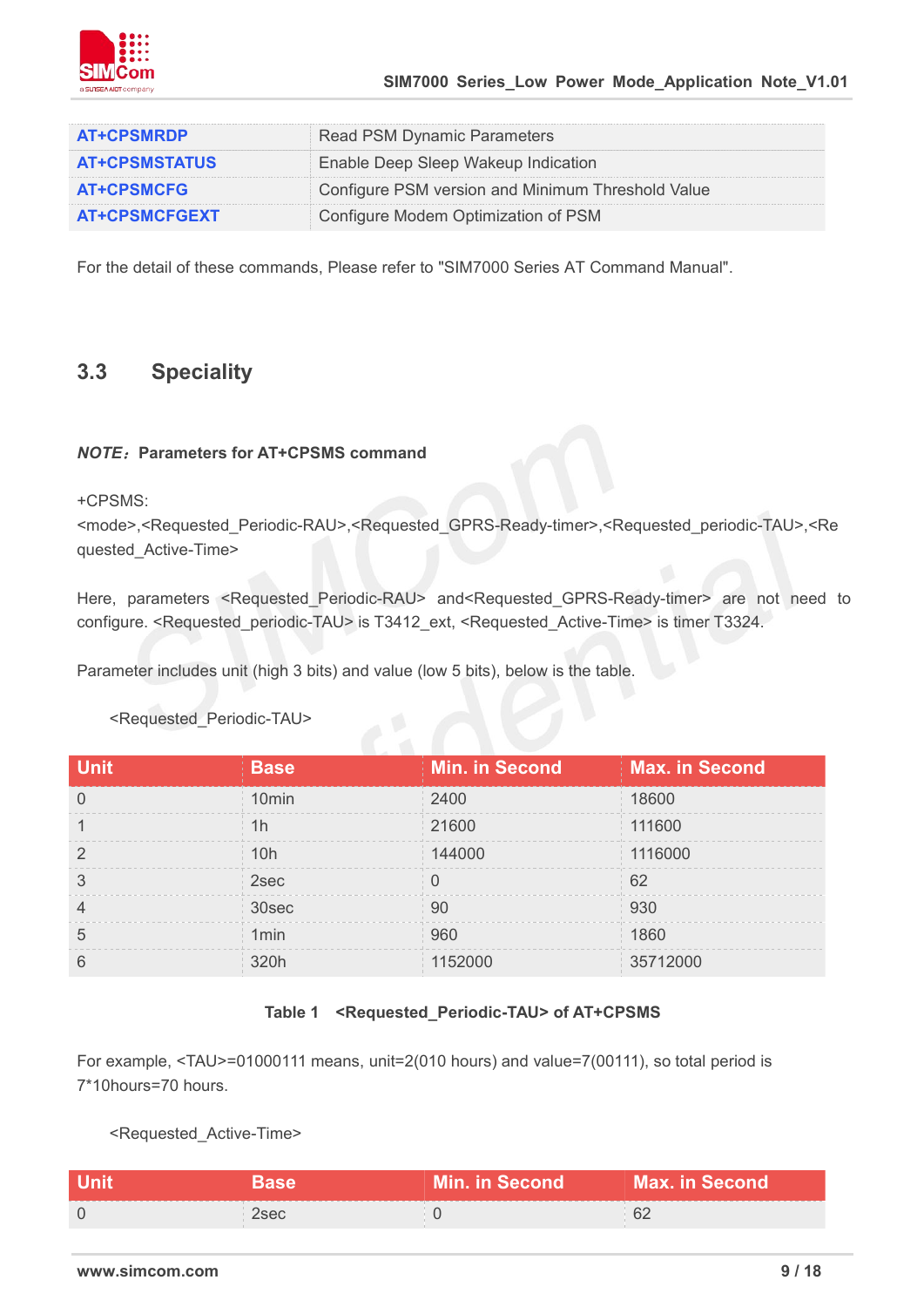

| 1min | ∩ר 1<br>$ \sim$ | 1860  |
|------|-----------------|-------|
| հmir | 2160            | 11160 |

#### **Table 2 <Requested\_Active-Time> of AT+CPSMS**

### **3.4 Notice**

- 1) About the URC report of "+ CPSMSTATUS: ENTER PSM" in the process of entering PSM, it means that the module is ready to enter PSM sleep mode. When the module exits from the PSM, it reports +CPSMSTATUS: "EXIT PSM". AT+CPSMSTATUS can control whether these URCs are reported.
- 2) The module enables and disables the PSM function through the AT+CPSMS command. This command can also configure the values of the terminal's T3324 and T3241.The module only makes network requests when it switches from CPSMS 0 to CPSMS 1, and gets the parameters issued by the operator. When the value of CPSMS is already 1, reconfiguring AT+CPSMS=1 will not do network requests.
- 3) The actual value of T3324 and T3412 is issued by the operator. Values configured with AT+CPSMS may in some cases be inconsistent with the values assigned by the network. The AT+CPSMRDP command can be used to query the terminal configuration and the values of T3324 and T3412 delivered by the network.
- 4) The usage of AT+CPSMCFG indicates that if the terminal cannot enter the PSM in some cases, it can be checked whether the difference between T3412 and T3324 is less than the default minimum threshold. If it is less than, you can adjust this threshold by AT+CPSMCFG.
- 5) AT + CPSMCFGEXT is mainly used to configure PSM extended parameters, these parameters mainly include network search and other related content. If it is needed in the actual application, you can refer to the documentation of the command to set it up.
- 6) If the SIM card is opened with a PIN code and other related functions, it may not be able to enter the PSM. If you want to use the PSM function, please first confirm the related functions such as closing the SIM card PIN code.
- 7) If the module is not woken up when the time of the T3412 arrives, in this case, it needs to interact with the network to enter the PSM mode again. The interaction mode can be to send a packet of data.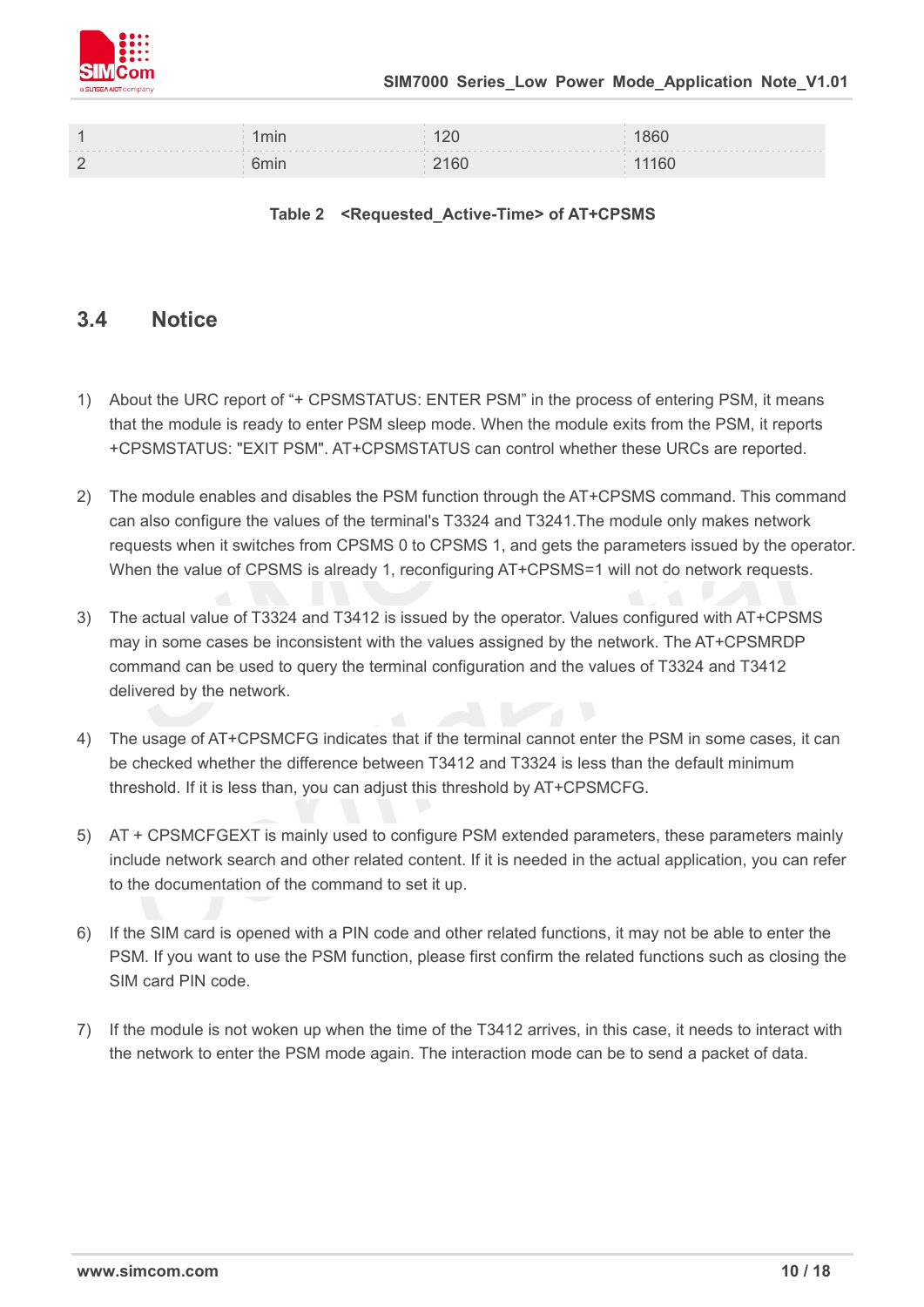

### **4 eDRX Mode**

### **4.1 eDRX introduction**

### **4.1.1 eDRX Mode**

The eDRX mode is a new feature in the Rel-13. Its main purpose is to support longer-cycle paging monitoring to save power. The traditional 2.56-second paging interval consumes a large amount of power for the UE, and the downlink data transmission frequency is small. Through the negotiation cooperation between the core network and the user terminal, the user terminal skips most of the paging monitoring, thereby achieving the purpose of power saving.

The power saving effect of the eDRX mode is worse than the PSM mode, but the accessibility of the downlink communication link is greatly improved relative to the PSM mode.

The eDRX cycle is shown in Figure 3. The user can check the eDRX cycle by consulting the relevant AT command (AT+CEDRXS).

#### **4.1.2 PTW**

During each eDRX cycle, there is a Paging Time Window (PTW). The UE can only listen to the paging channel according to the DRX cycle in the PTW to receive downlink traffic. The time outside the PTW is in a sleep state and does not monitor. The paging channel cannot receive downlink traffic.

The PTW cycle is shown in Figure 3. The user can perform the PTW cycle setting by consulting the relevant AT command (AT+CEDRX).

 The user terminal and the core network negotiate the length of the eDRX through the attach and **THE USE 1999 STAU procedures.**<br>TAU procedures.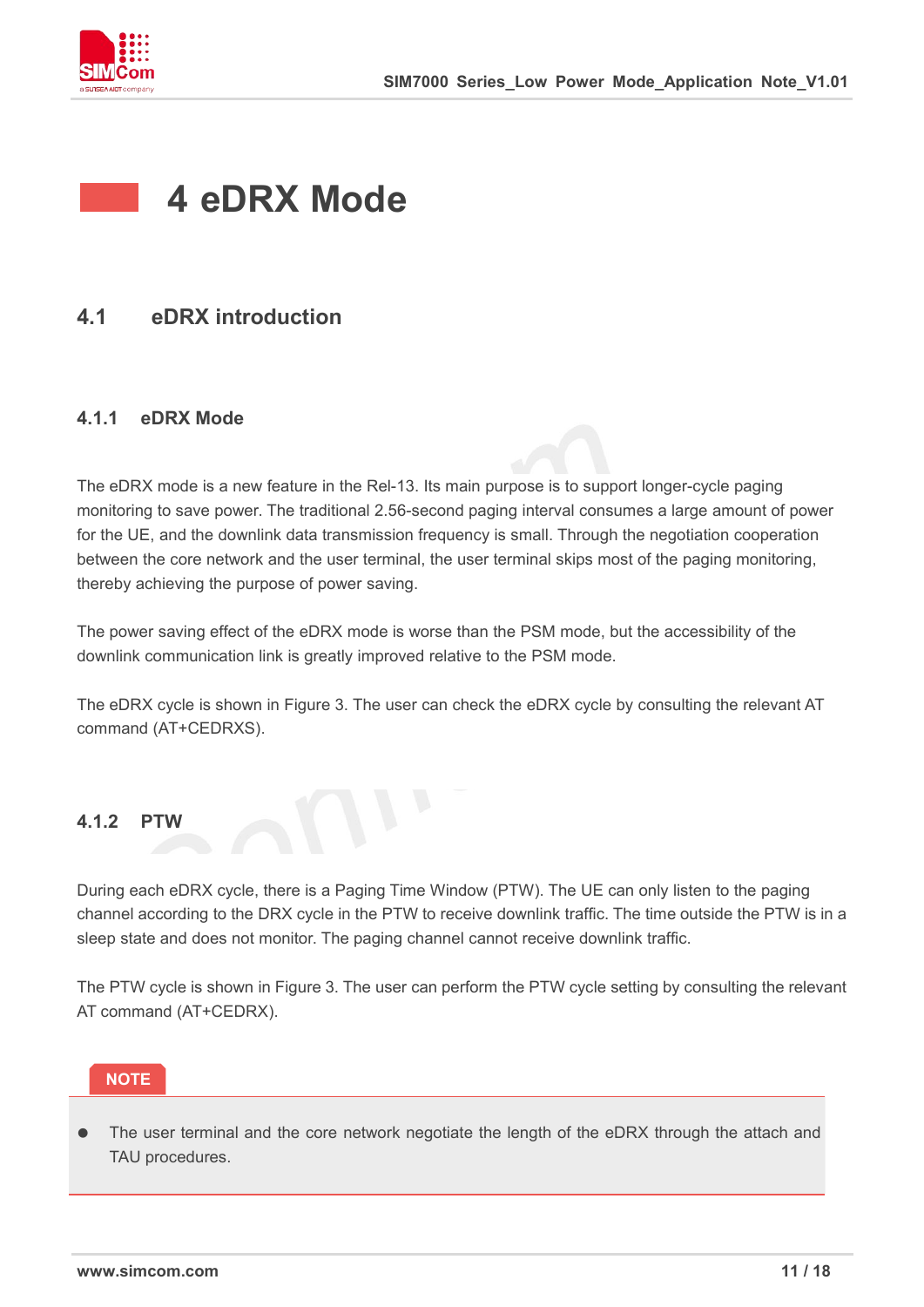



**Figure 3 eDRX diagrammatic sketch**

### **4.1.3 eDRX cycle length**

eDRX value, octet 3 (bit 4 to 1)

The octet contains the eDRX value field. The values are listed in table3.

| 4        | 3              | $\overline{2}$ | 1              | eDRX cycle length duration |
|----------|----------------|----------------|----------------|----------------------------|
| $\Omega$ | $\overline{0}$ | $\overline{0}$ | $\overline{0}$ | 5.12 seconds               |
| $\Omega$ | $\mathbf 0$    | $\overline{0}$ | $\mathbf 1$    | 10.24 seconds              |
| 0        | $\overline{0}$ | $\mathbf 1$    | $\mathbf 0$    | 20.48 seconds              |
| $\Omega$ | $\overline{0}$ | $\mathbf{1}$   | $\mathbf 1$    | 40.96 seconds              |
| $\theta$ | $\mathbf{1}$   | $\overline{0}$ | $\mathbf 0$    | 61.44 seconds              |
| $\Omega$ | $\mathbf 1$    | $\overline{0}$ | $\mathbf{1}$   | 81.92 seconds              |
| $\Omega$ | 1              | 1              | $\mathbf 0$    | 102.4 seconds              |
| $\Omega$ | $\mathbf{1}$   | $\mathbf{1}$   | 1              | 122.88 seconds             |
| 1        | $\overline{0}$ | $\overline{0}$ | $\overline{0}$ | 143.36 seconds             |
| 1        | $\overline{0}$ | $\overline{0}$ | 1              | 163.84 seconds             |
| 1        | $\overline{0}$ | $\mathbf{1}$   | $\overline{0}$ | 327.68 seconds             |
| 1        | $\overline{0}$ | $\mathbf{1}$   | $\mathbf 1$    | 655.36 seconds             |
| 1        | 1              | $\overline{0}$ | $\mathbf 0$    | 1310.72 seconds            |
| 1        | $\bigg  1$     | $\overline{0}$ | 1              | 2621.44 seconds            |
| 1        | $\overline{1}$ | $\overline{1}$ | $\overline{0}$ | 5242.88 seconds            |
|          | 1              |                | 1              | 10485.76 seconds           |

**Table 3 eDRX cycle length**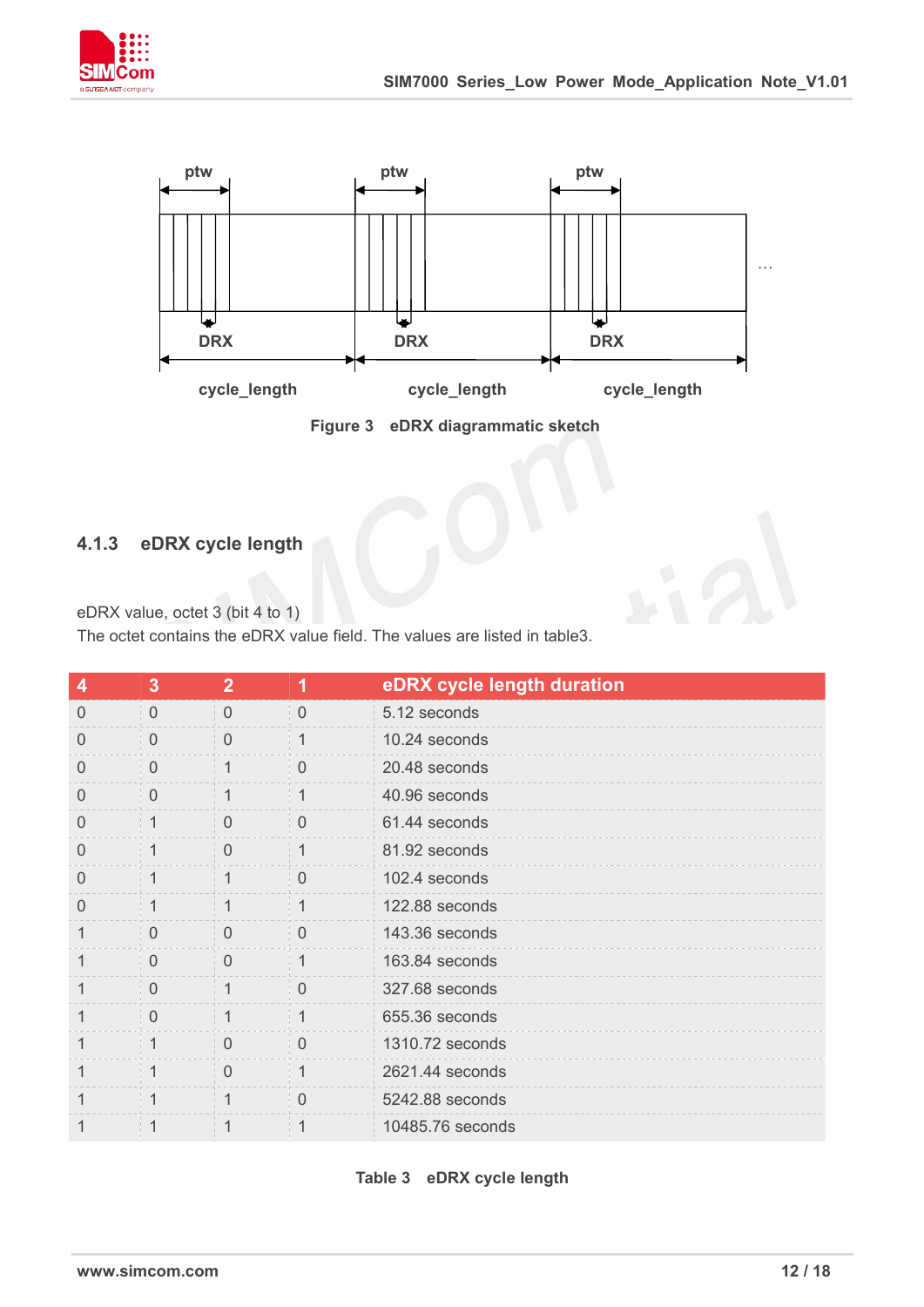

### **4.2 AT Commands Related to eDRX Mode**

| <b>AT Command</b>  | <b>Description</b>           |
|--------------------|------------------------------|
| <b>AT+CEDRXS</b>   | <b>Entended-DRX Setting</b>  |
| <b>AT+CEDRXRDP</b> | eDRX Read Dynamic Parameters |
| <b>AT+CEDRX</b>    | Configure EDRX parameters    |
| <b>AT+CEDRXS</b>   | <b>Entended-DRX Setting</b>  |

For the detail of these commands, Please refer to"SIM7000 Series AT Command Manual".

### **4.3 Notice**

- 1) AT+CEDRXS canbe used to enable and disable the EDRX function of the module. If it has been registered to the network, executing this command will initiate a TAU update process. If accepted by the network, these parameters will take effect immediately.
- 2) The AT+CEDRXRDP command can be used to query whether the request sent by the module to the network is accepted by the network. If the response "+CEDRXRDP: 0" indicates that the EDRX request is not accepted by the carrier's network.
- 3) The AT+CEDRX command can be used to configure the EPRX paging cycle and PTW parameters, but the configuration parameters need to be restarted. This command can be used for the need to modify the PTW parameters.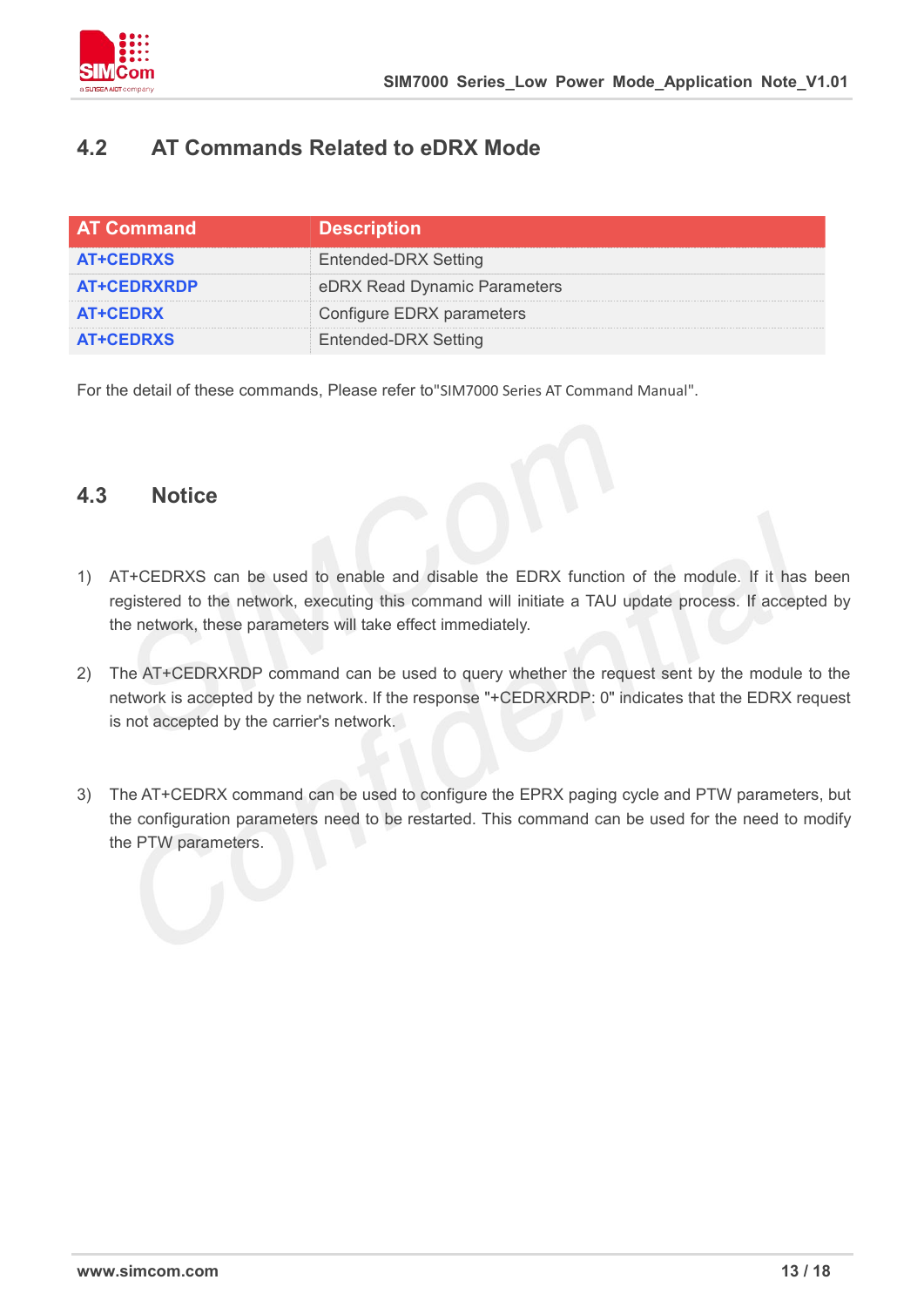

### **5 Sleep Mode**

In sleep mode, module will consume very low power, but still can receive paging.

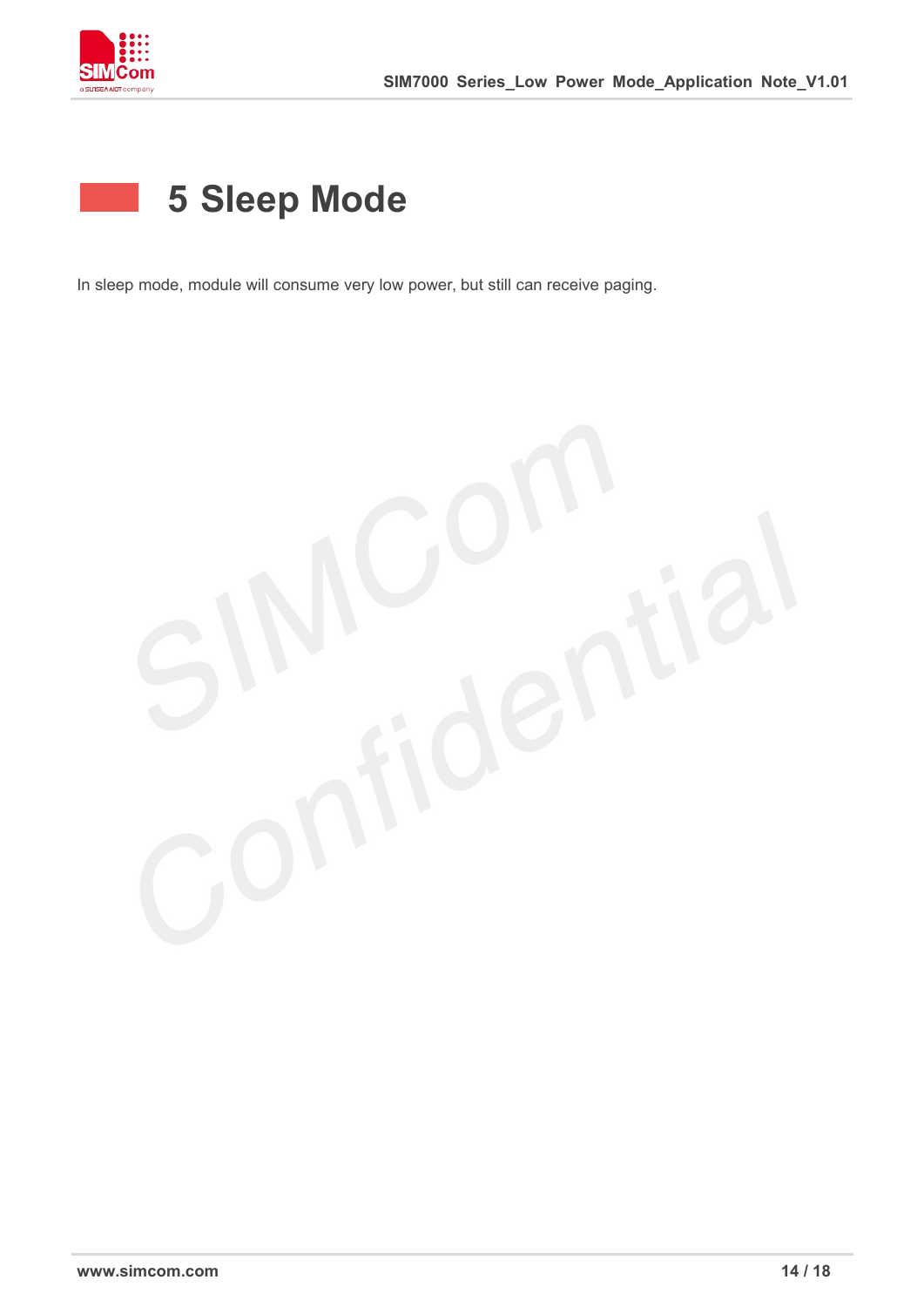

and the

### **6 Lower Power Mode Examples**

- **6.1 PSM Mode Examples**
- **6.1.1 Enable/Disable PSM mode**

**//Example of Enable or Disable PSM mode.**

| <b>AT+CPSMSTATUS=1</b>                         | //Enable PSM Event report                         |  |
|------------------------------------------------|---------------------------------------------------|--|
| <b>OK</b>                                      |                                                   |  |
| AT+IPR=115200                                  | //Fix baud rate                                   |  |
| <b>OK</b>                                      |                                                   |  |
| AT+CEREG=4                                     |                                                   |  |
| <b>OK</b>                                      |                                                   |  |
| <b>AT+CEREG?</b>                               | //Inquiry timers configured by network.           |  |
| +CEREG:                                        |                                                   |  |
| 4,1,"5B57","195071B",9,,,"00000000","01100000" |                                                   |  |
|                                                |                                                   |  |
| <b>OK</b>                                      |                                                   |  |
| AT+CPSMS=1,,,"01011111","00000001"             | //Enable PSM mode and set the specific            |  |
|                                                | T3412_ext and T3324                               |  |
| OK                                             |                                                   |  |
| +CEREG:                                        |                                                   |  |
| 1,"5B57","195071B",9,,,"00000001","01011111"   |                                                   |  |
|                                                |                                                   |  |
| +CEREG:                                        |                                                   |  |
| 1,"5B57","195071B",9,,,"00000001","01011111"   |                                                   |  |
|                                                |                                                   |  |
| +CPSMSTATUS: "ENTER PSM"                       |                                                   |  |
| <b>AT+CEREG?</b>                               | //Inquiry timers configured by network.           |  |
| +CEREG:                                        |                                                   |  |
| 4,1,"5B57","195071B",9,,,"00000001","01011111" |                                                   |  |
|                                                |                                                   |  |
| <b>OK</b>                                      |                                                   |  |
| AT+CEREG=0                                     | //Disable network registration unsolicited result |  |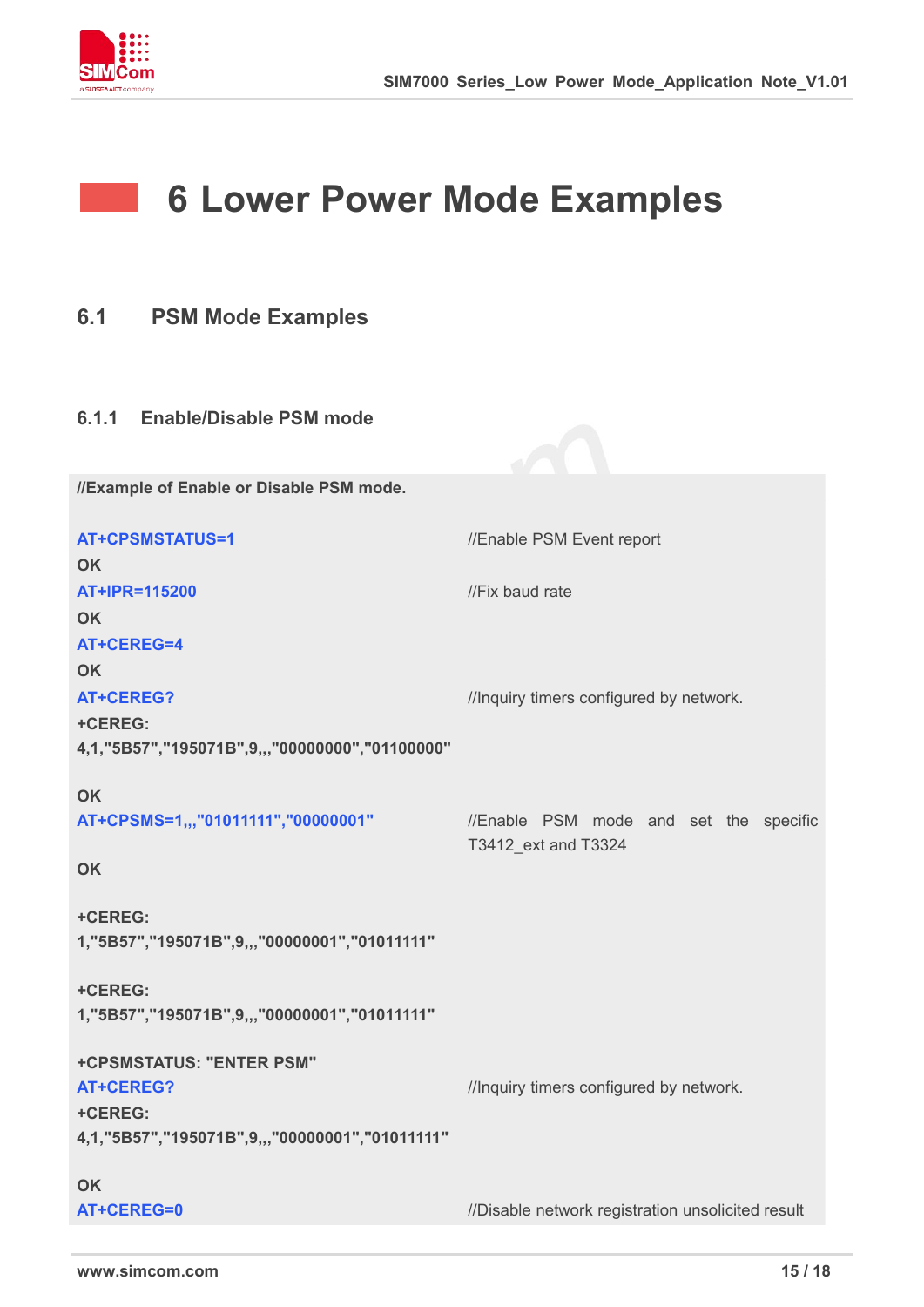

**OK AT+CPSMS=0** //Disable PSM **OK**

code

### **6.2 eDRX Mode Examples**

### **NOTE**

- After eDRX enabled, you need to let module enter into sleep mode. To disable eDRX, you need to exit sleep mode firstly. In order to achieve real power saving.
- If not enter into sleep mode, Enable eDRX mode is used to enter eDRX in standby mode.

### **6.2.1 Enable eDRX**

**//Example of Enable eDRX**

#### **AT+COPS?** //Check operator information

**+COPS: 0,0,"CHINA MOBILE CMCC",9**

**OK AT+CEDRXS=1,5,"0000"** //Enable eDRX function. **OK AT+CEDRXS?** //Query eDRX current status **+CEDRXS: 4,"0001" +CEDRXS: 5,"0000"**

9 is NB-IOT network

## **OK**

**AT+CEDRXRDP** ///If eDRX supported. "0000" Requested cycle length "0010" Cycle length from network "0100" PTW

**+CEDRXRDP: 5,"0000","0010","0100"**

### **OK**

**+CEDRXRDP: 0**

**AT+CEDRXRDP** ///If eDRX not supported, return with 0.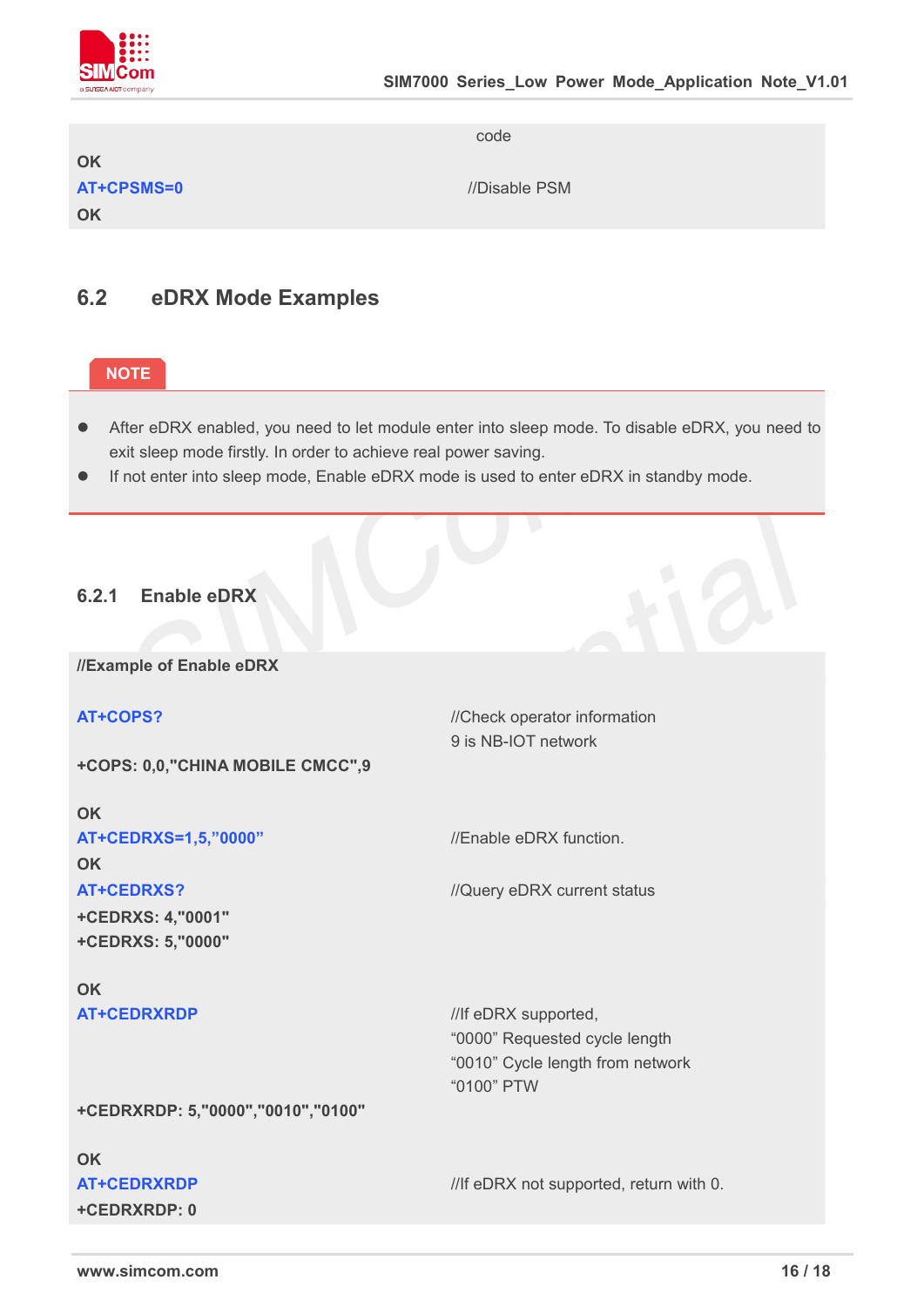

#### **OK**

### **6.2.2 Set eDRX cycle length 20.48s**

**//Example of Set eDRX cycle length 20.48s**

| <b>AT+CEDRXS?</b><br>+CEDRXS: 4,"0001"<br>+CEDRXS: 5,"0000" | //Query eDRX current status                         |  |
|-------------------------------------------------------------|-----------------------------------------------------|--|
| <b>OK</b>                                                   |                                                     |  |
| AT+CEDRXS=1,5,"0010"                                        | //Set eDRX cycle length with "0010", which is 20.48 |  |
|                                                             | S.                                                  |  |
| <b>OK</b>                                                   |                                                     |  |
| <b>AT+CEDRXRDP</b>                                          | //"0010" Requested cycle length                     |  |
|                                                             | "0010" Cycle length from network                    |  |
|                                                             | "0100" PTW from network                             |  |
| $\blacksquare$ . A FRIRVAR R. F. HAAJAH. HAJAA HAJAA H      |                                                     |  |

```
+CEDRXRDP: 5,"0010","0010","0100"
```
**OK**

### **6.2.3 Set eDRX cycle length 20.48s and PTW 10.24s**

**//Example of Set eDRX cycle length 20.48s and PTW 10.24s.**

| <b>AT+CEDRXS?</b><br>+CEDRXS: 5,"0000" | //Query eDRX current status                                                                    |  |
|----------------------------------------|------------------------------------------------------------------------------------------------|--|
| <b>OK</b>                              |                                                                                                |  |
| <b>AT+CEDRX=2,1,3,2</b>                | //Set PTW with 3(10.24s). This configuration will be<br>saved after reboot.                    |  |
| <b>OK</b>                              |                                                                                                |  |
| <b>AT+CEDRXRDP</b>                     | //"0010" Requested cycle length<br>"0010" Cycle length from network<br>"0011" PTW from network |  |
| $\blacksquare$                         |                                                                                                |  |

**+CEDRXRDP: 5,"0010","0010","0011"**

**OK**